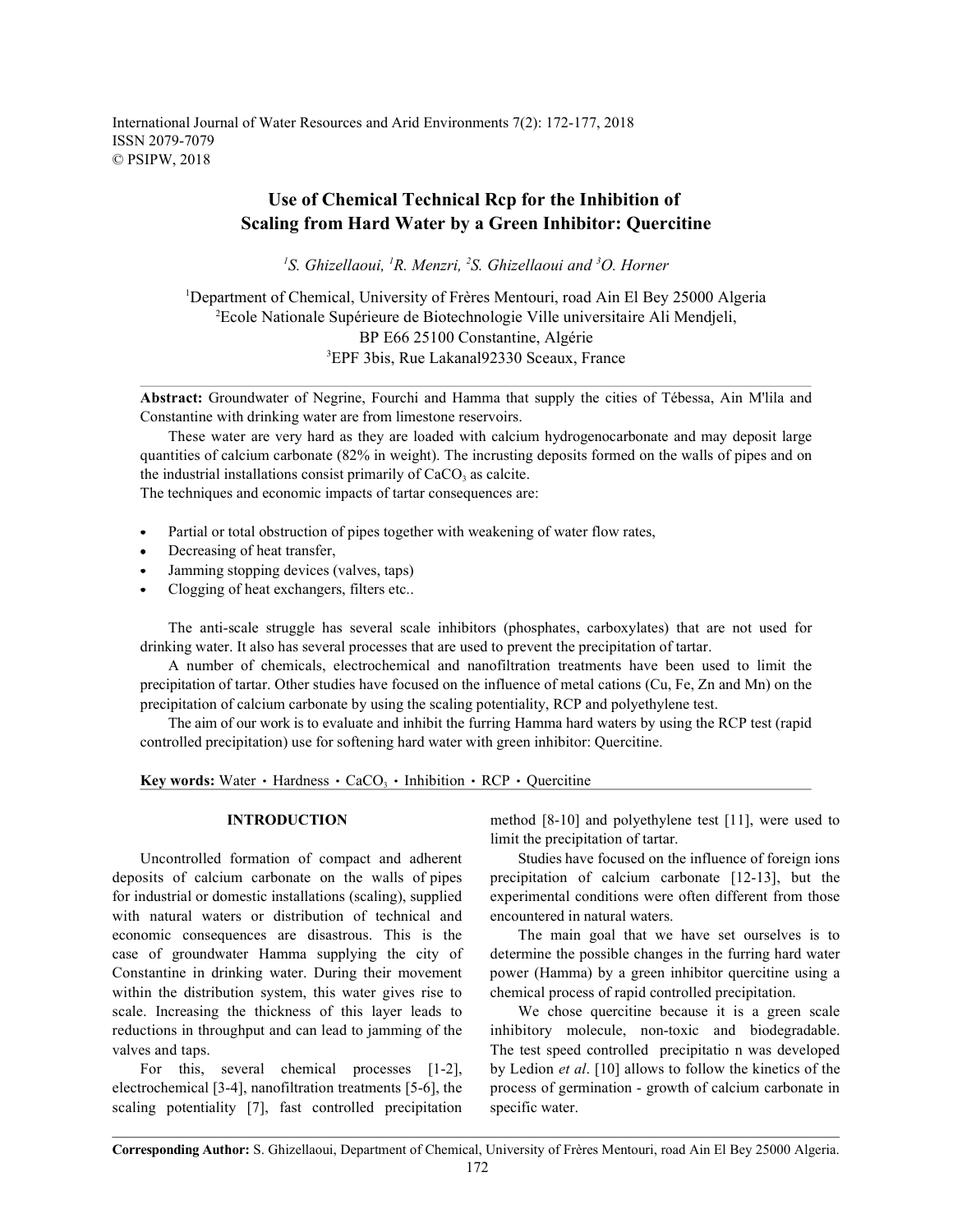



Conductivity cell

Fig. 1: Experimental apparatus used in the process of rapid controlled precipitation

- 
- 
- pH. water after each test.
- A conductivity meter HANNA EC214 equipped with a conductivity cell with integrated temperature **RESULTS AND DISCUSSIONS** sensor,
- 
- A thermostatic bath.

**Experimental Procedure:** The two balloons are cleaned before used in a diluted hydrochloric acid bath at 50% and then rinsed with water Hamma. Before the sampling, each of the two containers is rinsed with water during the test that contain (raw or treated). Both magnetic stirrers are set to exactly the same rotational speed (800 rev/min). The pH meter is calibrated with two buffer solutions of  $pH = 4$  and  $pH = 7$ , the meter is being calibrated beforehand. The electrodes of the pH meter and conductivity are rinsed with distilled water prior to each measurement. To test a tartar treatment Quercitine (0,05, 0,2, 1, 10, 20, 30 and 40)

**MATERIAL AND METHODS** mg/L, is performed by comparing treated and untreated **Device Used:** The test apparatus, is shown in Fig.1 of untreated water, which are then brought to the same composed of: temperature 30 °C in a thermostated bath. The two Two magnetic P SELECTA stirrers resistivity, then the two samples stirred at 800 rev/min at Two bar magnets. The same time. The tap frequency measurements are also A digital pH meter JENWAY 3505 pH meter equipped identical to the two waters every 5 minutes. The maximum with a saturated calomel electrode and a temperature duration of the test is 100 minutes. To avoid pollution of sensor. It has a measurement accuracy of 1/100 of water to the other, the electrode is rinsed with distilled water. Thus collects a treated water sample and a sample samples are then identifies the values ??of initial pH and

# A stopwatch. **Evaluation of the Quality of Raw Water Hamma:**

| Table 1. Allalysis of water Hallinia       |               |  |
|--------------------------------------------|---------------|--|
| Hamma Water                                | Standards WHO |  |
| 32                                         | 25            |  |
| 7.35                                       | $6.5 - 8.5$   |  |
| 0.899                                      | 1.25          |  |
| 6.68                                       |               |  |
| 417                                        | 200           |  |
| The oxygen consumed by organic matter<br>2 | 2             |  |
| 554                                        | 350           |  |
| 148                                        | 100           |  |
| 45                                         | 50            |  |
| 145                                        | 250           |  |
| 190                                        | 400           |  |
| 2.3                                        | 50            |  |
|                                            |               |  |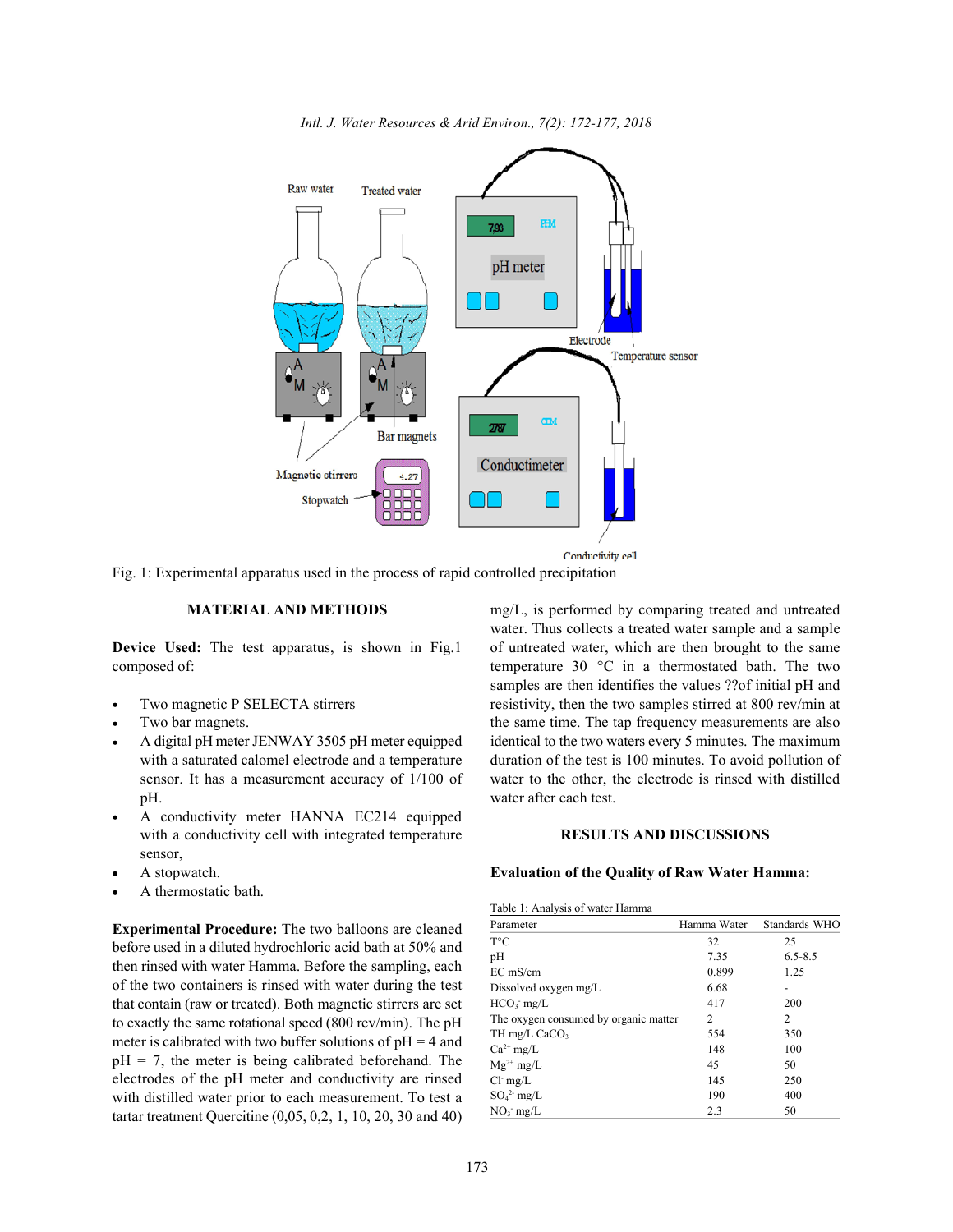**Temperature:** It is important to know the water **Bicarbonates:** The bicarbonate or calcium bicarbonate, temperature with a good precision (it should be measured in situ). Indeed, it plays a role in the solubility of gases in the dissociation of dissolved salts and pH determination, to know the origin of the water and any mixtures, etc.... In addition, this measurement is very useful for limnological studies. In general, the water temperature is influenced by the source from which it comes from (superficial or deep) [14]. In our study area the water temperature Hamma is 32 ?, which shows that its origin is a thermal spring.

**pH:** The pH of water is presenting its acidity or alkalinity. The pH of natural waters is related to the nature of the terrain traversed. In most natural waters, the pH dependent equilibrium calcocarbonic. The pH is an important parameter to define how aggressive or embedding is the water. It is involved in these phenomena with other parameters such as hardness, alkalinity and temperature.

The pH is an indicator of the water quality. WHO advocates for drinking water pH between 6.5 and 8.5. This is verified for Hamma water with a pH of 7.35.

**Conductivity:** The water conductivity is a measure of its ability to conduct electrical current. The conductivity measurement allows to determining quickly but very roughly mineralization of the water and follow the change. Table (2) establishes a relationship between the degree of mineralization and conductivity according to French regulations. The conductivity of Hamma water is 0.899 mS/cm, resulting in significant mineralization.

**Dissolved Oxygen:** The content of oxygen in water depends on the origin of the water. Surface waters may contain relatively large amounts near the saturation (8-10) mg/L at 20 $\degree$ C. His role in this case is predominant in the assimilative pollutant loads. Compared with groundwater, it does contain usually a few mg/L. We know that for a high temperature, the oxygen content decreases, due to its lower solubility and this is not always confirmed by the pumping station Hamma where agitation is important. For Hamma (6.68 mg/L).

Table 2: Relationship between conductivity and mineralization

| Mineralization                     |
|------------------------------------|
| Very low mineralization            |
| low mineralization                 |
| Accentuated average mineralization |
| mineralization accentuated         |
| significant mineralization         |
| high mineralization                |
|                                    |

present in hard water is one of the causes of the water hardness. It is unstable in solution in water and tends to turn into calcium carbonate (calcite) to form scale encrusting. The baking stability is related to the water temperature and the presence of dissolved carbon dioxide. Concentration must be held between 100 and 300 mg/L and ideally 200 mg/L to approximately maintain a stable pH and to avoid having scaling waters. For the waters of Hamma it is to 417 mg/L.

**The Oxygen Consumed by Organic Matter:** Determining the amount of oxygen transferred by  $KMnO<sub>4</sub>$  to oxidize the organic matter contained in water expressed as  $O_2$  mg/L of water, represents the total organic matter content.

High organic matter content should always be suspected microbial contamination.

Observations on the waters of Hamma, we indicate a value of 2 mg/L of  $O<sub>2</sub>$ . Which is a common value. WHO recommends admitted to drinking water limit value of 2 mg/L.

**Total Hardness:** Hardness expressed the ability of water to react with soap. Or the hardness (TH) of water essentially corresponds to the total content of calcium and magnesium. It is directly linked to the geological nature of the terrain traversed. Thus, a limestone soil give a "hard" water (strongly mineralized with calcium and magnesium), while water passing through a crystal soil (granite) as the sand will be "soft". Groundwater is generally harder than the water surface. This is the case of water having a hardness of Hamma 554 CaCO, mg/L (55.4  $\degree$ F). Refer to Table (3) for the classification of hardness. In fact, groundwater is rich in carbonic acid, they have a high solubilizing power towards soil and rocks. Hard water cover about a third of calcium and magnesium needs of a man. There is a correlation between the consumption of fresh water and the frequency of appearance of cardiovascular diseases. Thus, hard water, provide protection against these diseases.

Table 3: Ranking of the hardness

| Hardness         | Hardness concentration in mg/L of $CaCO3$ |  |
|------------------|-------------------------------------------|--|
| Fresh            | $0 - 60$                                  |  |
| Moderately sweet | $60 - 120$                                |  |
| Lasts            | $120 - 180$                               |  |
| Very hard        | 180 and more                              |  |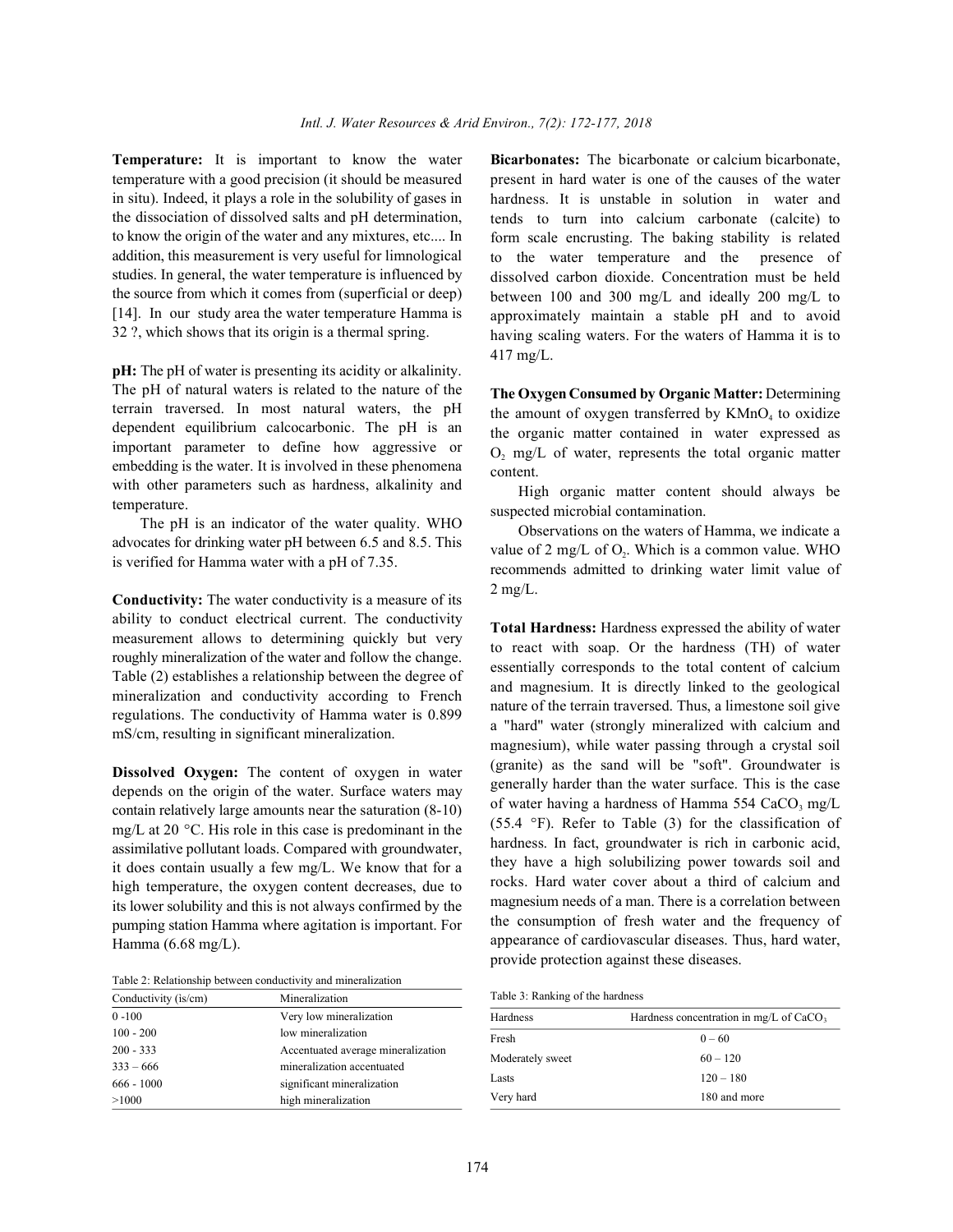**Calcium:** Calcium is an important element of the hardness of the water. Acceptable values ??are the order of 2 to 3 is usually the dominant element of drinking water. It is mg/L. They should not exceed 20 mg/L for fish life. Their especially in the form of bicarbonates and in less origin is mainly anthropogenic (fertilizer use in important amounts in the form of sulfates, chlorides. agriculture...). For drinking water at Hamma, it is 2.3 mg/L Calcium salts are obtained mainly during the attack by and it meets the standards. limestone dissolved carbon dioxide  $(CO<sub>2</sub>)$ . It is the dominant element cationic water. The presence of calcium **CONCLUSION** in the water of Hamma is 148 mg/L, is directly related to the geological nature of the terrain traversed. It should be noted that water at Hamma is well

**Magnesium:** Magnesium is an important element of the it is with high hardness. hardness of water and widely distributed in nature. In many minerals and limestone (2.1 % of the Earth's crust). **RCP Assays:**  Geological abundance, its high solubility, its industrial **pH:** The values obtained during the test allow us to trace

The concentrations vary widely, passable to ten mg/L to more than a thousand mg/L. The origin of chlorides is since it has not reached a sufficiently high degree of natural, it is due to contact with certain geological supersaturation ( $\delta$  < 40) generates an ion consumption H<sup>+</sup>. formations. The chlorides which are easily soluble in In a second step, the pH tends to decrease due to the water and do not participate to say, the biological precipitation of calcium carbonate, which takes over the process. They play no role in the phenomena of degassing according to the reaction: decomposition. They are conservative. However, their presence does not necessarily indicate a pollution of human or animal origin, when an increase in their concentration is observed. The maximum concentration of chloride is given  $250 \text{ mg/L}$ , because at higher concentrations, water can have a salty taste. Chlorides are Note that the pH of the raw water before generally also corrosive agents at high concentrations. decreases the treated water (to delay the precipitation) Groundwater Hamma concentration is around 145 mg/L to and decreases more rapidly (differential precipitation the standard for drinking water. kinetics) during use of Quercitine as inhibitor of scaling.

oxidation found in rocks such as pyrite. The most difference in kinetics). The shape of the curve changes for frequently encountered sulfates are sodium sulfate, 100% efficiency (Figure 5). ammonium sulfate and magnesium sulfate.

It is known that the concentration of sulfate ions in water is variable depending on the nature of the ground crossed. According to our test results, Hamma contains 190 mg/L. Overall, our waters meet standards (WHO) where the sulphate concentration is limited to 400 mg/L. Beyond this value of diarrheal disorders may occur especially in children.

**Nitrates:** Nitrates are the most oxidized form of nitrogen. And increasing the nitrate content in water causes a development of algal flora and therefore eutrophication of aquatic phenomenon. In natural waters, the rate of nitrate is very variable depending on the season and the origin Fig. 2: pH curve using the RCP test

mineralized naturally rich in calcium and magnesium and

use are their levels in water may be important (a few mg/L the curves  $pH = f$  (time). An example of a curve is given in to several hundred mg/L) for Hamma (45 mg/L). Figure (2). For given water, three distinct phases is observed.

**Chlorides:** Chlorides are present in almost all waters. Initially, there was an increase in the pH: degassing of CO<sub>2</sub>, that predominates on the precipitation of CaCO<sub>3</sub>

$$
Ca^{2+} + CO_3^{2-} \longrightarrow CaCO_3 (s)
$$

**Sulfates:** Sulfates come from gypsum rocks and sulphide especially sensitive to pH delays the precipitation (small In a third step, degassing of  $CO<sub>2</sub>$  and the precipitation of CaCO<sub>2</sub> tend to balance, so pH stabilization is observed. Figures (3 and 4). It may be noted that this method is



Treated water - 8- Raw water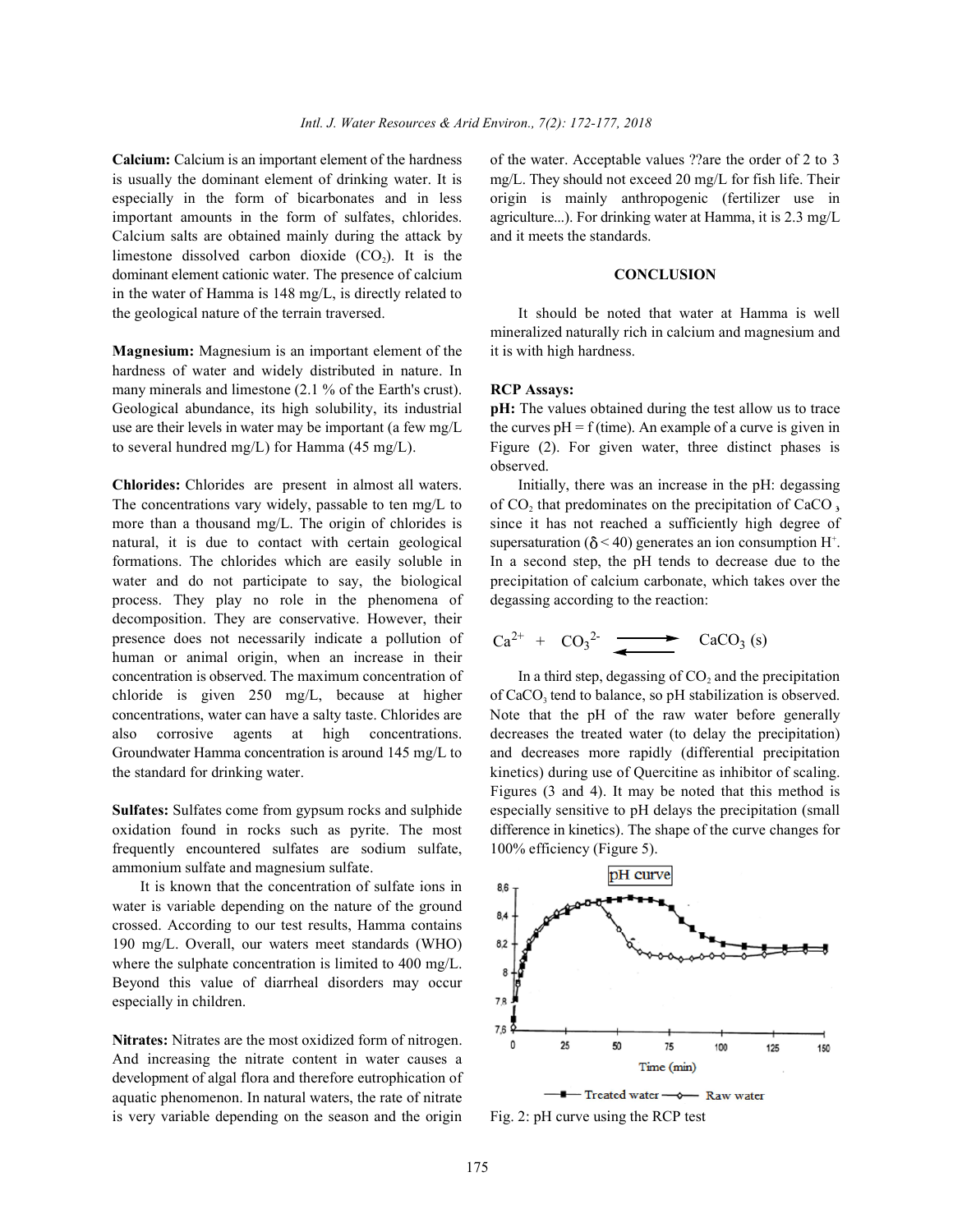

Fig. 3: Variation of the pH and resistivity with time for Hamma water without and with 0.2 mg/L of



Fig. 4: Variation of the pH and resistivity with time for Hamma water without and with 20 mg/L of quercitine



Fig. 5: Variation of the pH and resistivity with time for Hamma water without and with 40 mg/L of quercitine



Fig. 6: Resistivity curve using the RCP test



Fig. 7: Evolution of the efficiency as a function of the concentration of quercitine

**Resistivity:** The course of the curve Res =f(t) reveals that, during the precipitation, the Ca<sup>2+</sup> and CO<sub>3</sub><sup>2</sup> ions cause a decrease in conductivity, thus increasing the resistivity of raw water against the (Figure 6) treated water. As for pH, an antiscalant treatment causes a delay in precipitation. It is also seen through which the resistivity starts to increase after the raw water. It also slows down the kinetics of precipitation (least significant formation of calcium carbonate). This enables the complete resistivity of pH because it best describes the kinetics of precipitation of the slopes of the lines change (Figures 3-5).

Tests at 30 presence of quercitine and provide a curve of increasing effectiveness in function of the amount added, see Figure 7. It is seen that with addition of 0.05 mg/L, the efficiency is about 42.46 % and from 40 mg/L of the blocking-growth process of germination of the calcium carbonate is higher and reaches 100 %.